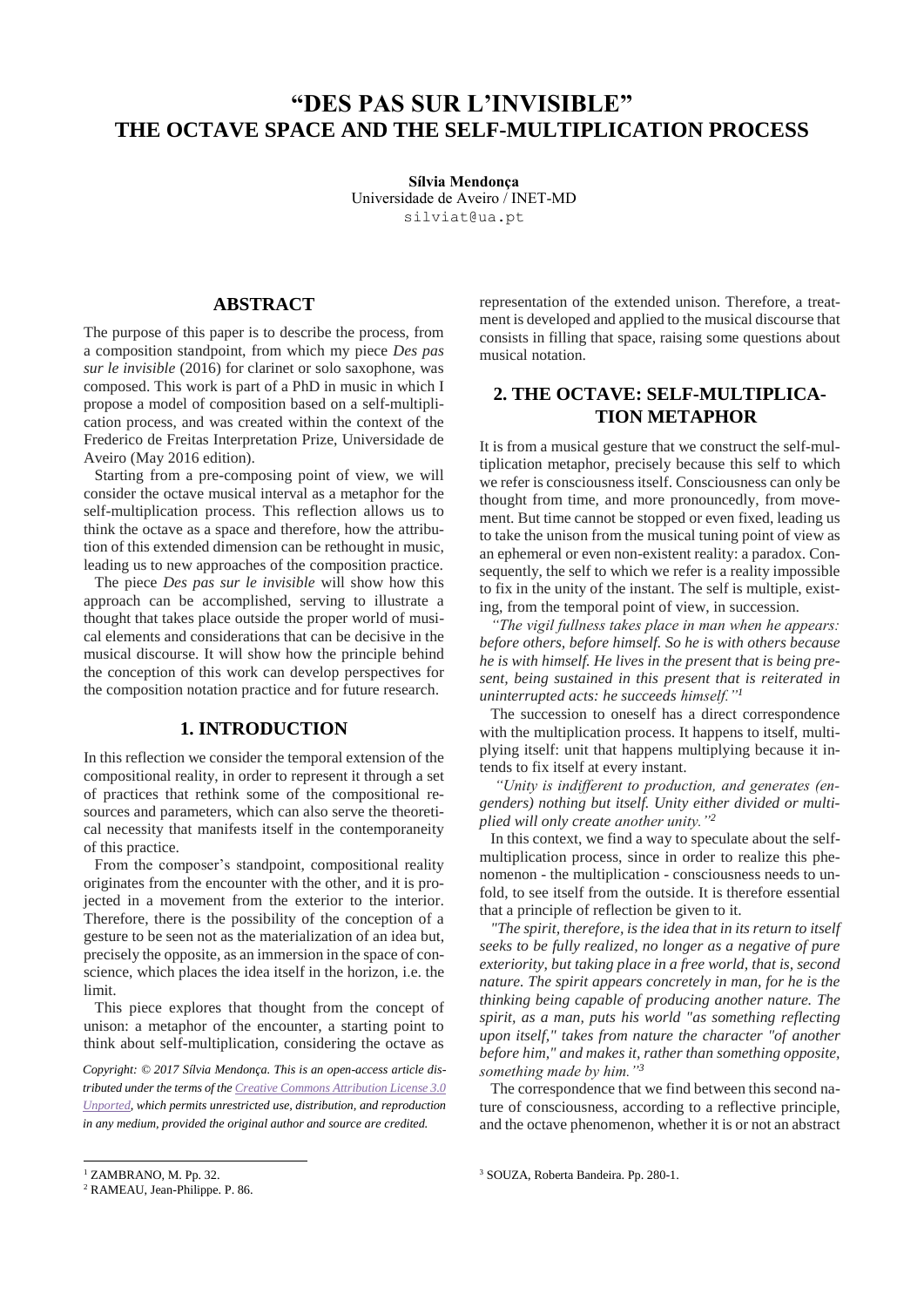convention, leads us to rethink seriously the very notion of musical interval. The octave is the recognition of the extended unison.

*"The proportion of the whole to its half or of the half to the whole is so natural that it is the first to be understood. This should predispose us in favor of the octave, whose ratio is 1:2. The unit is the source of numbers, and 2 is the first number; there is a close resemblance between these two epithets, source and first [Fr. Principe and premier], which is quite appropriate. Likewise, in practice, the octave is characterized by the name "replicate", all replicates being intimately connected to their source (…)."<sup>4</sup>*

It is through the central role of the octave, which manifests itself as extension and duration, that we propose to describe the creation of a limited space by polarizing sounds formed on the basis of this interval. In this sense, this is a space that is distributed in height planes representing different cosmos, which are distinguished precisely by the differences of thinking and consequently of representing it, of (re)producing it.

### **3. THE UNISON AND THE INVISIBLE SPACE OF THE OCTAVE**

*"Furthermore, the octave serves as a limit for all intervals, so that everything generated by the division of the source, after having been compared to this source, can also be compared to its octave. (…) It is thus manifest that every number multiplied geometrically always represents the same sound, so to speak, or rather gives the replicate of that sound which is its root."<sup>5</sup>*

It is because of the impossibility to fix the space between two precisely equal sounds - in unison - that we choose to take the space delimited by the octave as a space that is unfixed, and in an extended sense, unrepresented. In fact, we are actually considering it as a space that exists but, it is not represented, it is invisible. It is a space that has to be covered, but the way to fill it is not defined, and therefore, it is indeterminate, timeless. In order to do that, we will have to fix it somehow and establish references to do so: we have to make sense of it. It is this need for meaning that makes it an interior space: being a space in between, makes it an interior space.

*"When the temporality ends, the human being closes itself and opens, thus opening up within him cracks that do not correspond to the different planes in which the vigil unfolds, we would say, in combat formation. The spiral coils on itself and the consciousness then appears in some special point cutting off what is together in the vigil, separating what is united, mixing what is separated according to the images and, what is even more decisive, in function of time itself." 6*

The octave is a sort of shell, a skin, because it is a limit. On one side, the exterior space, on the other, the inner space. Both are considered. We take as reference the various octaves from the same sound (harmonics), that is, their multiplication, for the formation of distinct planes. Each

l

plane represents a new dimension to be explored, precisely from these sounds that will act as polarizing sounds.

*"No experience appears alone, disconnected like a lone star. The one that appears on the horizon of consciousness is the center of others that revolve around it or accompany it paling in its light or illuminating in its flicker."<sup>7</sup>*

We take the polarization concept as reference. It is the time passage, which allows the fixation and crystallization of events in our memory, so that they can be used in the future. Therefore, the space of the octave is opened, being also a space of freedom, since it unfolds conceptually to infinity for the return of a constructive idea.

### **4. DES PAS SUR L'INVISIBLE**

Originally, the idea of exploring the octave space arises with the desire to write a piece for overtone flute: Fujara. This instrument, without finger holes, and tuned to a fixed frequency, only allows to control harmonics of a fundamental sound through the intensity that is blown into the tube. The main challenge would be to go through these sounds by sweeping the space and by varying the fundamental parameter of intensity.

Afterwards, this same thought process was extrapolated to another composition work for transverse flute. The first challenge here was the definition of the fundamental note, because in this case there is no longer the same rigidity of the overtone flute. The interior of the octave itself can be traveled with greater definition in terms of heights, since it is a chromatic space.



**Figure 1**. Initial gesture of *Des pas sur l'invisible* for transverse flute.



**Figure 2**. Final gesture of *Des pas sur l'invisible* for transverse flute.

Later, came the opportunity to write for clarinet or saxophone and the possibility of continuing to explore the initial idea, but now with the added challenge of using these transposing instruments. This piece introduces, at the composition level, a new thought over the conception and writing of time and heights, introducing some indeterminate elements, thus giving freedom to the performer in its interpretation.

The three pieces adopt the same name: *Des pas sur l'invisible*. They all have the same starting point idea and take the limit of the octave as the principle of composition, also with the same point of arrival as the main focus: there is always a movement to approach this limit, since the notes that confine it are polarizing notes. But it is above all, a continuous movement because once this limit has been

<sup>4</sup> RAMEAU, Jean-Philippe. P. 82.

<sup>5</sup> Ibid, Pp. 9-10.

<sup>6</sup> ZAMBRANO, M. Pp. 93.

<sup>7</sup> Ibid, Pp. 79.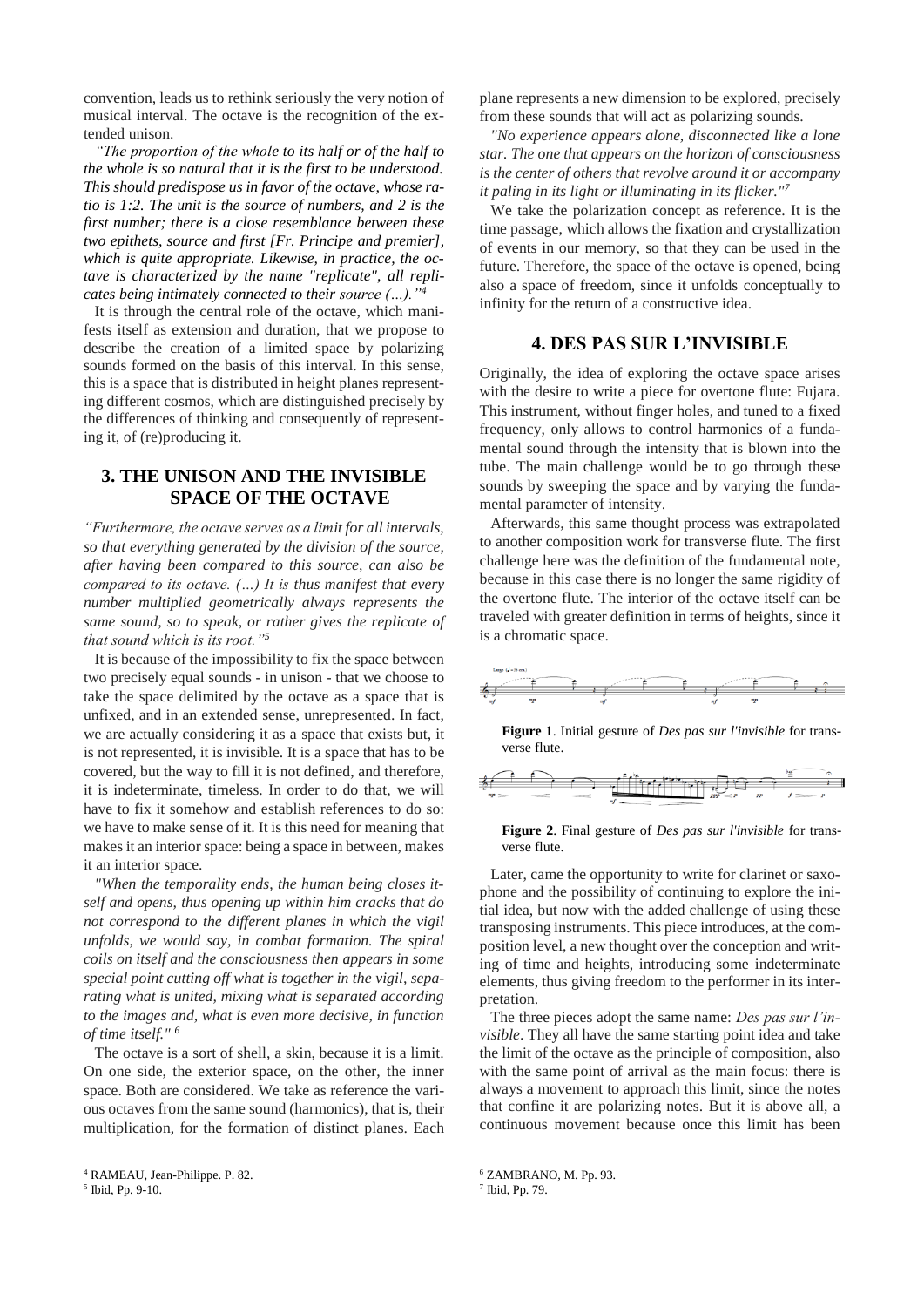reached, it is transformed and gives us precisely a new challenge that comes from overcoming it.

We will then, as a result, analyze the work *Des pas sur l'invisible* for clarinet or saxophone. The piece was written to be performed by clarinet or saxophone but also by any instrument of those families. This feature that precedes the conception of the work, allows us to return to the speculations mentioned in the previous chapter, since we have considered that the space of the octave is unregistered and therefore, an indeterminate space.

## **5. DES PAS SUR L'INVISIBLE FOR CLARINET OR SAXOPHONE**

The score comprises of three staves, corresponding to three main polarizing sounds: D4; D5 and D6 (transposed sounds); respectively, the fundamental frequency, the 2nd harmonic and the 4th harmonic. This way of representing the different sounds underlines the importance of the octave interval between them, on the one hand, as the limit of a space to be filled or traveled, and on the other hand, as an intensive space: where different tensions, movements and temporalities are generated:



Figure 3. Octave space.

To the space of each octave is initially assigned a particular atmosphere. As we traverse the three planes of the piece, the instrumental timbre changes, as the heights become less defined by the type of explored articulation.

#### **5.1 First Space**

The lower octave is the origin, it represents the first plane to be presented, and it is the plane of the fundamental frequency, the deepest plane, where all possible "selves" potentially exist. The musical material consists of a polarizing sound - D4 - and it is chromatically manifested according to the interval module of Bb3 to Ab4 (minor seventh). It is not a complete octave and due to its incompleteness, the fact that it is an incomplete space turns it into a space of unfolding, of transcendence – the will to leave itself. It is characterized by measured vibrattos, trills, air sounds, sung sounds.



**Figure 4.** Measured vibrato.



**Figure 6.** Air sound.

#### **5.2 Second Space**

The intermediate plane represents the first octave of the fundamental frequency as a polarizing sound - D5 - corresponds to the plane where the self temporarily affirms, interrupting from time to time the sound of the fundamental frequency, containing sounds that do not correspond exactly to a tuned octave and using quarter tones and tremolos to fill the space. The interval module to be explored is B4 to F5. Because it lies between two planes, a lower one and higher one, it is a compressed zone whose tension is precisely created by the use of microtones and by the range of an augmented fourth as the limit of the musical module.



**Figure 7.** Quarter tone.



**Figure 8.** Tremolos.

#### **5.3 Third Space**

In the third plane, with the polarization displaced one octave above the anterior plane - D6 - the idea of opening, expansion and transcendence is again manifested, where the musical module now appears from G5 to G6, a complete octave. In this space it is also reached the extreme of the highest register to be explored. However, although this space is the most complete, because it comprises chromatically the interval of the octave, it is an unstable space, of impermanence, of transcendence. This feature of space is explored in terms of timbre by the use of glissandi and staccato.



**Figure 9.** Glissandi and staccato.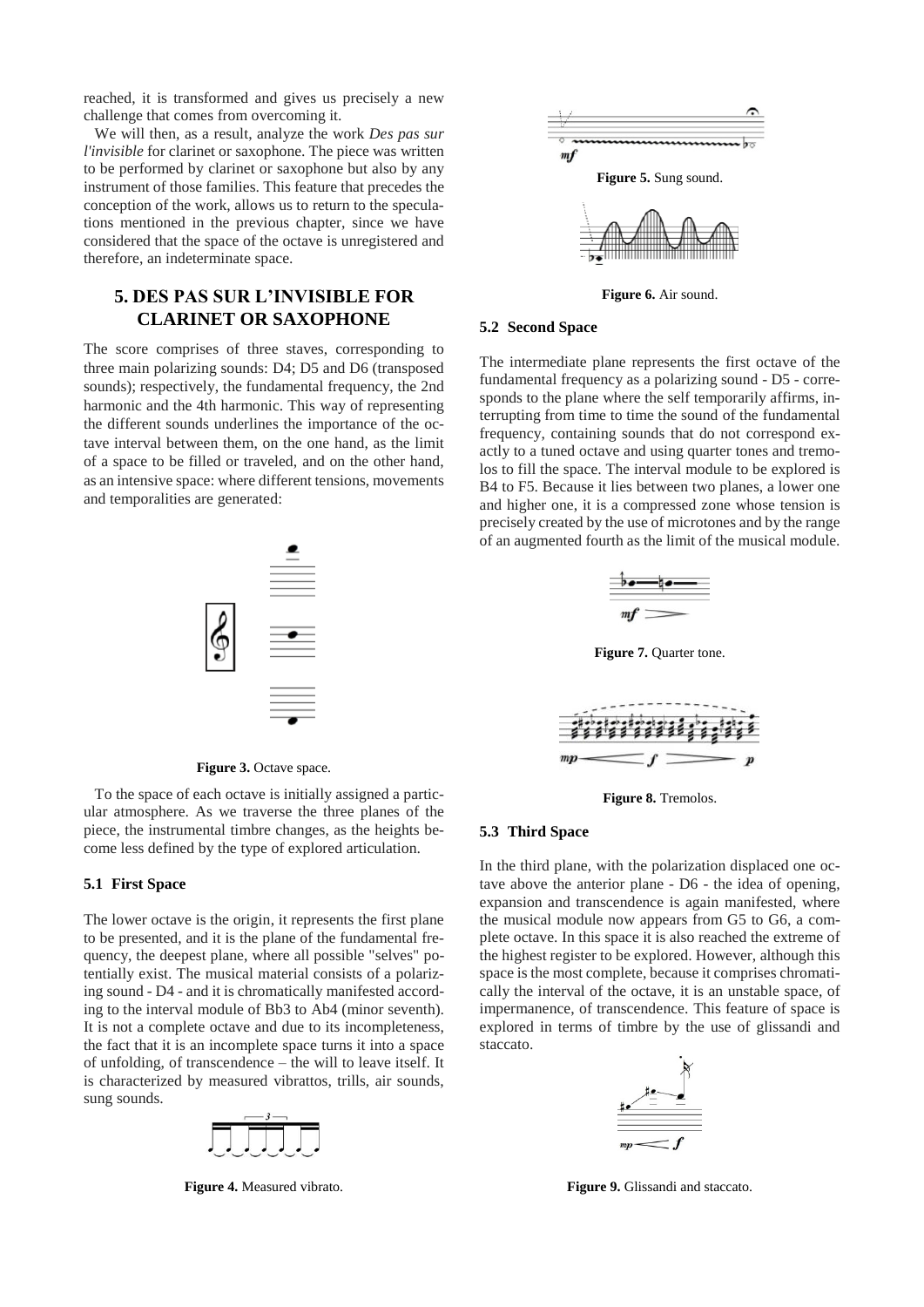#### **5.4 Time, continuity, duration**

#### *"Seen from the timelessness of the dream, time is overture, a way of access and way to walk."<sup>8</sup>*

The indications concerning the time durations are distributed in several ways. First and foremost, there are blocks of durations indicated below the score. These are general durations, moments. Each moment represents a formal variation that occurs in the discourse. These blocks are a representation of the very structure or shape of the piece, divided into four parts, as shown in Figure 10. It is up to the performer to manage the time of each section according to the characteristics of each sound space.



**Figure 10.** *Des pas sur l'invisible* form.

#### **5.5 Section a**

Duration: 75 seconds.

First Space: The same sustained note (fundamental sound) with measured vibrato variations.



**Figure 11.** Measured vibrato variations.

Second Space: First space octave with microtonal variations of quarts of tone. They are interruptions of sustained notes but of shorter duration.



**Figure 12.** Microtonal variations.

Third Space: Very short attacks on *forte* that intend to leave outside the previously presented plans.



**Figure 13.** Short attacks.

### **5.6 Sections b1, b2, b3**

#### Duration: 90 seconds.

First Space: What previously corresponded to the measured vibrato develops in the sense of a greater sound activity with the trill of minor second ascending and groups of demisemiquavers decelerating. It culminates with the arrival of a space of transcendence, lower than the previous polarizing note D4. This note is now Bb3 and is reached through the timbric dissolution of the instrument's sound, consisting now of a sung sound: a glissando from D4 to Bb3.



**Figure 14.** Measured vibrato development.



Second Space: We continue to hear the punctual microtones, which in B3 hold for longer, but now on the glissando note sung in first space. A gesture presents a succession of tremolos within the scope of augmented fourth. This zone pretends to be a space of simultaneity and conflict, mixing the two planes.



Figure 16. Tremolos succession over a glissando sung.

Third Space: The same short staccato attacks are now articulated with small glissando gestures at increasing intervals between the b three subsections, as an affirmation of the non-permanence of this register. This is a more unstable and also less defined register zone, although these characteristics give it a greater timbric elasticity.



**Figure 17.** Small glissando gestures.

l